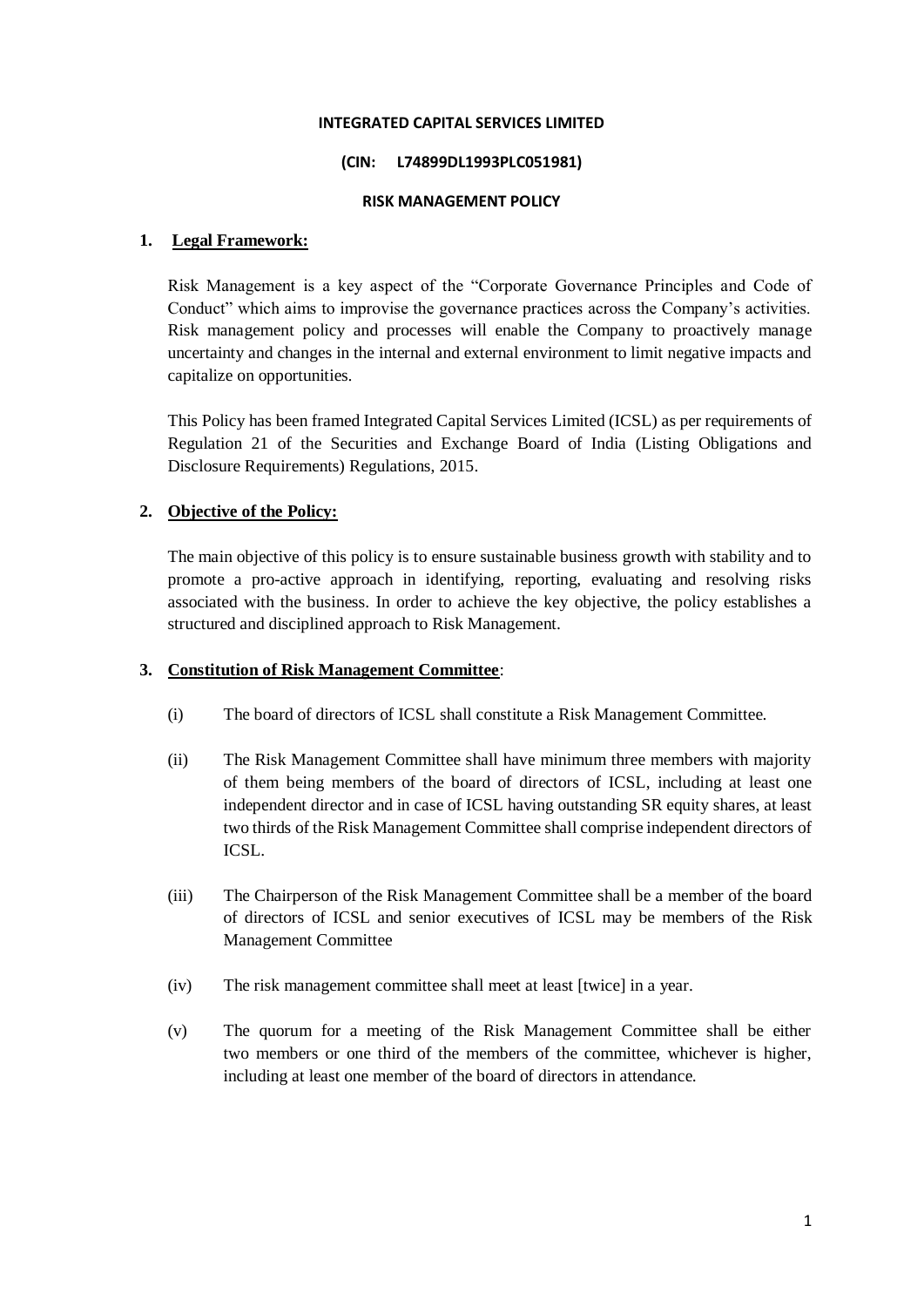# **4. Principles of Risk Management:**

- a) All business decisions will be made with prior information and acceptance of risk involved.
- b) The Risk Management Policy shall provide for the enhancement and protection of business value from uncertainties and consequent losses.
- c) All employees of ICSL shall be made aware of risks in their respective domains and their mitigation measures.
- d) The risk mitigation measures adopted by ICSL shall be effective in the long-term and to the extent possible be embedded in the business processes of ICSL
- e) Risk tolerance levels will be regularly reviewed and decided upon depending on the change in ICSL's business strategy.
- f) The occurrence, progress and status of all risks will be promptly reported and appropriate actions shall be taken thereof.

# **5. Risk Management Policy Statement:**

- a) To ensure protection of shareholder value through the establishment of an integrated Risk Management Framework for identifying, reporting, assessing, mitigating and monitoring, of all risks.
- b) To provide clear and strong basis for informed decision making at all levels of the organization.
- c) To continually strive towards strengthening the Risk Management System through continuous learning and improvement.

# **6. Scope:**

The Risk Management Policy has been devised in the context of the future growth objectives, business profile envisaged and new business endeavors including services that may be necessary to achieve these goals and the emerging global standards and best practices amongst comparable organizations. This policy is meant to ensure continuity of business and protection of interests of the investors.

The ICSL Risk Management Policy and Risk Management Framework have been developed to include the following key categories:

- a) Customer Services
- b) Financial Sensitivity
- c) Business processes and Systems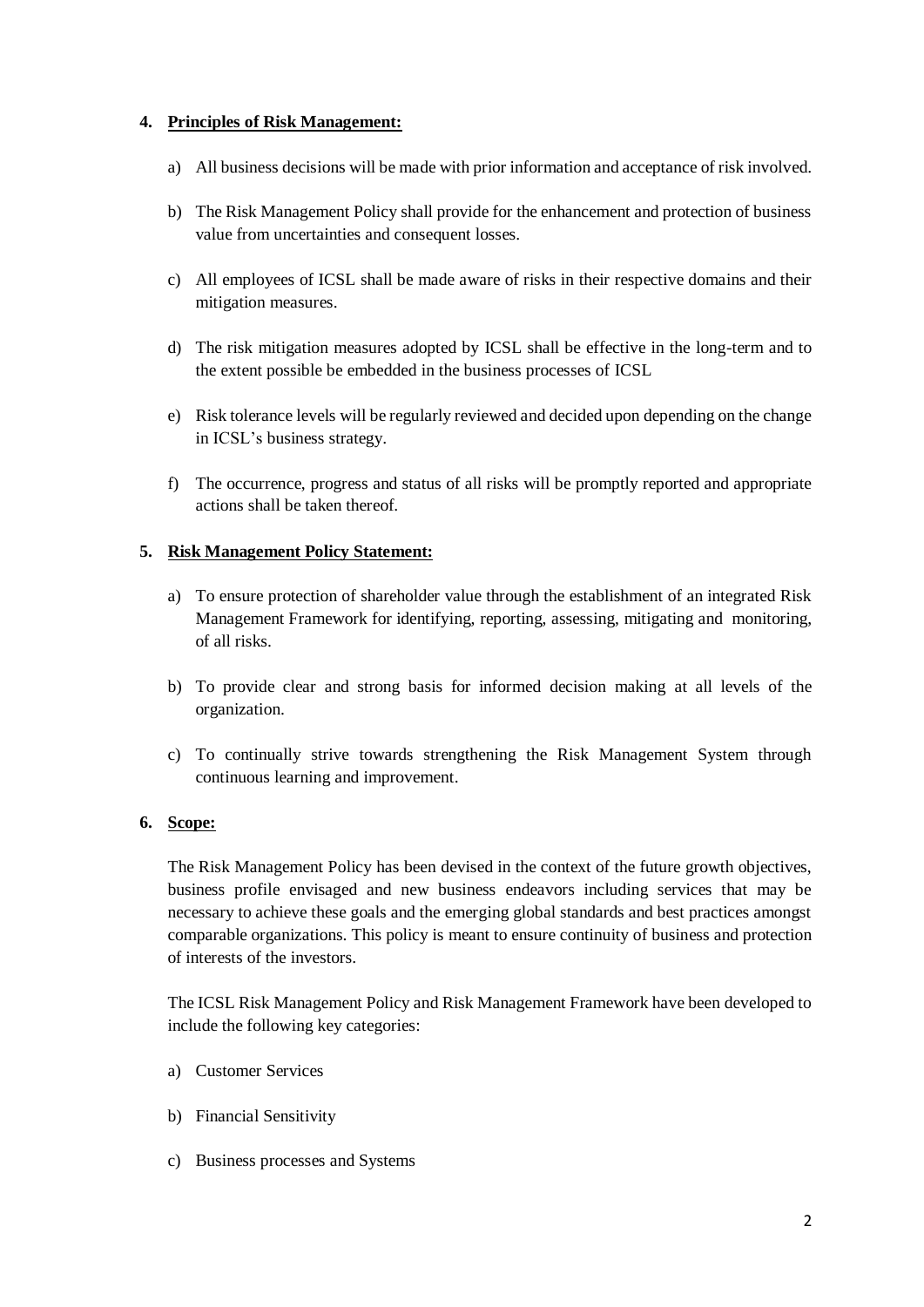- d) Strategy Development
- e) Corporate Governance and Compliance

# **7. Role of the Committee:**

The Board of Directors of ICSL (Board) will undertake the following actions to ensure that risk is managed appropriately.

The terms of reference, roles and responsibilities of the Risk management Committee shall include:

- a) to recommend to the Board and then formally announce, implement and maintain a sound system of risk identification oversight, management and internal control.
- b) to detail the functions and processes which are considered necessary to ensure that the Board can be satisfied that ICSL's risks are being effectively managed.
- c) To examine and determine the sufficiency of ICSL's internal processes for identifying, reporting and managing key risk areas.
- d) To consider other matters relating to risk management that it considers desirable. In addition, the Risk Management Committee will examine any other matters referred to it by the Board.

The Board will periodically review such updates and findings and suggest areas where control and risk management practices can be improved.

# **8. Disclosure in Board's Report**:

Board of Directors shall include a statement indicating development and implementation of a risk management policy for the Company including identification therein of elements of risk, if any, which in the opinion of the Board may threaten the business of the company.

# **9. Review:**

The Board and the Audit Committee of ICSL shall periodically review and evaluate the risk management system of ICSL so that ICSL's management controls the risks through its risk management framework.

The Board may maned this Policy as and when deemed fit. Any or all provisions of this Policy are subject to revision/ amendment in accordance with the rules, regulations, notifications, circulars etc. on the subject as may be issued by relevant statutory authorities from time to time. In case of any amendment(s), clarification(s), notification(s), circular(s) etc. issued by the relevant authorities found inconsistent with the provisions of this Policy, then such amendment(s), clarification(s), notification(s), circular(s) etc shall prevail upon the provisions